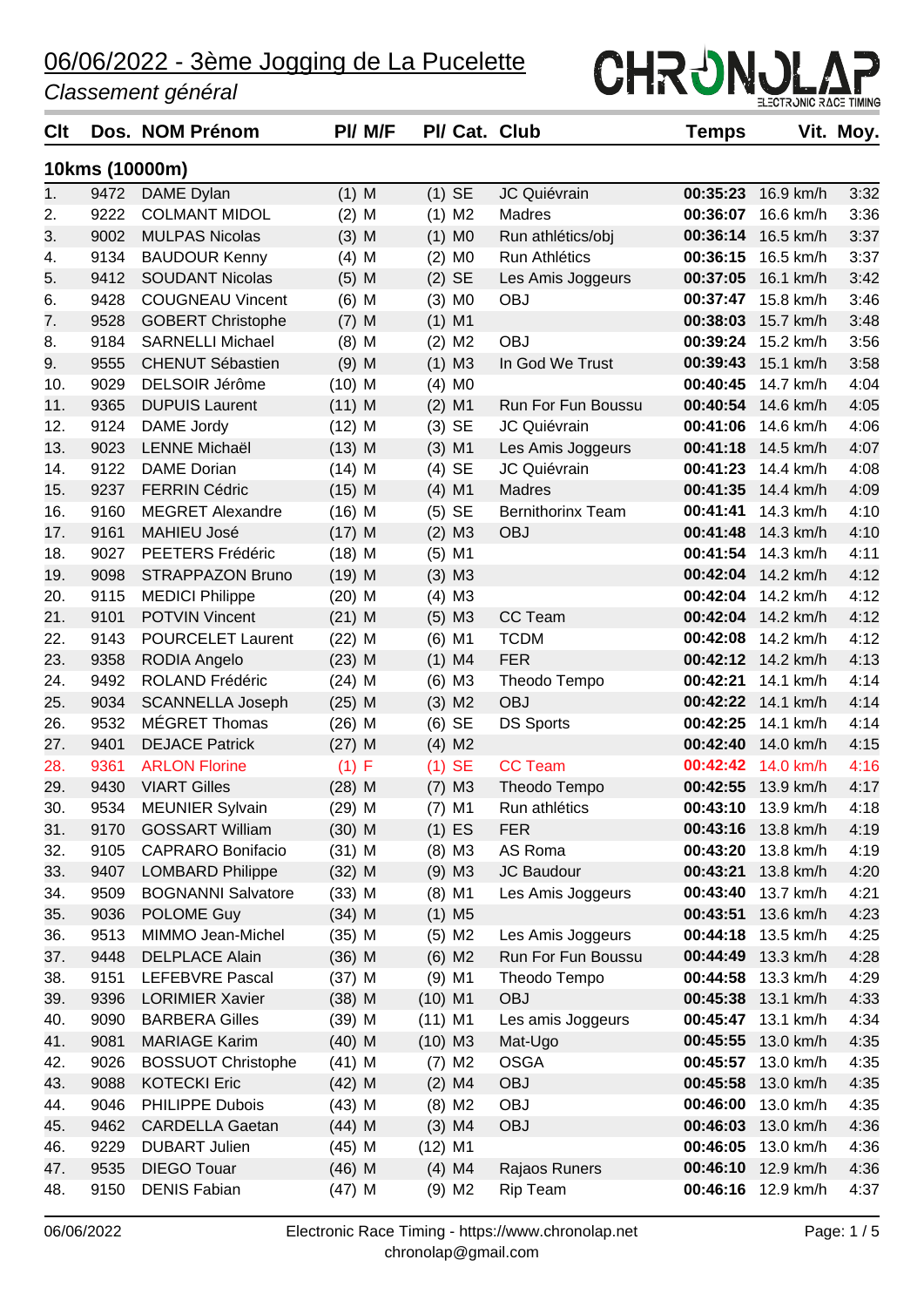#### *Classement général*



| Clt |      | Dos. NOM Prénom            |          | PI/ M/F |           |                      | PI/ Cat. Club                | Temps    |                    | Vit. Moy. |
|-----|------|----------------------------|----------|---------|-----------|----------------------|------------------------------|----------|--------------------|-----------|
| 49. | 9339 | <b>DEMOUSTIER</b>          | $(48)$ M |         |           | $(5)$ MO             | <b>FER</b>                   |          | 00:46:16 12.9 km/h | 4:37      |
| 50. | 9218 | <b>COMMIANT Regis</b>      | $(49)$ M |         |           | $(6)$ MO             |                              | 00:46:22 | 12.9 km/h          | 4:38      |
| 51. | 9073 | <b>GOSSELIN Blaise</b>     | $(50)$ M |         | $(13)$ M1 |                      | SG3A                         | 00:46:26 | 12.9 km/h          | 4:38      |
| 52. | 9436 | <b>BOZZELLI Renato</b>     | $(51)$ M |         | $(11)$ M3 |                      | JC Quiévrain                 | 00:46:29 | 12.9 km/h          | 4:38      |
| 53. | 9461 | <b>WATTIEZ Christophe</b>  | $(52)$ M |         |           | $(2)$ M <sub>5</sub> | <b>OBJ</b>                   | 00:46:29 | 12.9 km/h          | 4:38      |
| 54. | 9032 | <b>SLONGO Laurent</b>      | $(53)$ M |         | $(14)$ M1 |                      |                              | 00:46:40 | 12.8 km/h          | 4:39      |
| 55. | 9121 | <b>MONNIER Olivier</b>     | $(54)$ M |         |           | $(3)$ M <sub>5</sub> |                              | 00:46:42 | 12.8 km/h          | 4:40      |
| 56. | 9179 | D'AURÉA Philippe           | $(55)$ M |         | $(12)$ M3 |                      | <b>OSGA</b>                  |          | 00:46:45 12.8 km/h | 4:40      |
| 57. | 9038 | <b>CHAPUIS Fabien</b>      | $(56)$ M |         | $(13)$ M3 |                      | <b>Fortunato Boxing Club</b> | 00:46:48 | 12.8 km/h          | 4:40      |
| 58. | 9167 | <b>FROMONT Thierry</b>     | $(57)$ M |         |           | $(5)$ M4             | Run For Fun Boussu           | 00:46:54 | 12.7 km/h          | 4:41      |
| 59. | 9389 | <b>BAUWENS Jérôme</b>      | $(58)$ M |         | $(10)$ M2 |                      |                              | 00:46:54 | 12.7 km/h          | 4:41      |
| 60. | 9010 | <b>PAYEN Larry</b>         | $(59)$ M |         | $(15)$ M1 |                      | CC Team                      |          | 00:46:56 12.7 km/h | 4:41      |
| 61. | 9164 | <b>KAPUCZINSKI Abeline</b> | (2) F    |         |           | $(2)$ SE             | <b>OBJ</b>                   |          | 00:47:04 12.7 km/h | 4:42      |
| 62. | 9394 | <b>BARBUTO Michel</b>      | $(60)$ M |         | $(11)$ M2 |                      | <b>OBJ</b>                   |          | 00:47:05 12.7 km/h | 4:42      |
| 63. | 9454 | <b>VAN LANDUYT</b>         | $(61)$ M |         |           | $(7)$ SE             |                              |          | 00:47:06 12.7 km/h | 4:42      |
| 64. | 9447 | <b>MICHEZ Mathieu</b>      | $(62)$ M |         |           | $(7)$ MO             | Les Chaises courantes        |          | 00:47:59 12.5 km/h | 4:47      |
| 65. | 9478 | <b>CHEVALIER Axel</b>      | $(63)$ M |         | $(12)$ M2 |                      |                              | 00:48:39 | 12.3 km/h          | 4:51      |
| 66. | 9335 | <b>MICHEL Olivier</b>      | $(64)$ M |         |           | $(4)$ M <sub>5</sub> | <b>OBJ</b>                   | 00:48:43 | 12.3 km/h          | 4:52      |
| 67. | 9459 | <b>DE SMET Alexandrine</b> | (3) F    |         |           | $(1)$ M2             | <b>Tortues Meslinoises /</b> |          | 00:48:53 12.2 km/h | 4:53      |
| 68. | 9148 | <b>DUBUISSON Francis</b>   | $(65)$ M |         |           | $(6)$ M4             | JC Baudour                   |          | 00:48:54 12.2 km/h | 4:53      |
| 69. | 9517 | <b>DIEU Sébastien</b>      | $(66)$ M |         | $(13)$ M2 |                      | OBJ                          | 00:49:01 | 12.2 km/h          | 4:54      |
| 70. | 9051 | <b>LHOIR Corentin</b>      | $(67)$ M |         |           | $(8)$ SE             |                              | 00:49:07 | 12.2 km/h          | 4:54      |
| 71. | 9415 | <b>HONOREZ Deborah</b>     | (4) F    |         |           | $(1)$ M1             | <b>Step and Run</b>          |          | 00:49:24 12.1 km/h | 4:56      |
| 72. | 9416 | <b>BELFIORE Alessandro</b> | $(68)$ M |         |           | $(8)$ MO             | Les Chaises courantes        | 00:49:26 | 12.1 km/h          | 4:56      |
| 73. | 9343 | <b>DUBUISSON Ruddy</b>     | $(69)$ M |         | $(14)$ M3 |                      | <b>OBJ</b>                   | 00:49:42 | 12.0 km/h          | 4:58      |
| 74. | 9163 | <b>HENRIET Alexandre</b>   | $(70)$ M |         | $(16)$ M1 |                      | <b>OBJ</b>                   | 00:49:48 | 12.0 km/h          | 4:58      |
| 75. | 9050 | <b>LHOIR Jason</b>         | $(71)$ M |         |           | $(9)$ SE             |                              |          | 00:49:56 12.0 km/h | 4:59      |
| 76. | 9118 | <b>JEWELL Nattam</b>       | $(72)$ M |         | $(14)$ M2 |                      | CC Team                      | 00:50:01 | 11.9 km/h          | 5:00      |
| 77. | 9435 | PASQUA Berardo             | $(73)$ M |         | $(17)$ M1 |                      | OBJ                          | 00:50:04 | 11.9 km/h          | 5:00      |
| 78. | 9353 | <b>ERCULIANI Nicolas</b>   | $(74)$ M |         | $(10)$ SE |                      |                              |          | 00:50:05 11.9 km/h | 5:00      |
| 79. | 9094 | <b>HUART Manu</b>          | $(75)$ M |         | $(15)$ M2 |                      | Hakuna                       |          | 00:50:06 11.9 km/h | 5:00      |
| 80. | 9183 | SARNELLI Raphaël           | $(76)$ M |         | $(16)$ M2 |                      | OBJ                          |          | 00:50:06 11.9 km/h | 5:00      |
| 81. |      | 9488 CARION Geoffrey       | $(77)$ M |         | $(17)$ M2 |                      | <b>JB Eugies</b>             |          | 00:50:11 11.9 km/h | 5:01      |
| 82. | 9231 | <b>MAHIEU Stéphanie</b>    | (5) F    |         |           | $(1)$ MO             | Les Amis Joggeurs            |          | 00:50:13 11.9 km/h | 5:01      |
| 83. | 9227 | PETTIEZ Philippe           | $(78)$ M |         |           | $(7)$ M4             | Vertigo                      |          | 00:50:17 11.9 km/h | 5:01      |
| 84. | 9424 | <b>MOTTE Olivier</b>       | $(79)$ M |         |           | $(8)$ M4             | Step and Run                 |          | 00:50:22 11.9 km/h | 5:02      |
| 85. | 9482 | <b>DUBOIS Arnaud</b>       | $(80)$ M |         |           | $(9)$ MO             |                              |          | 00:50:24 11.9 km/h | 5:02      |
| 86. | 9521 | <b>NISOL Patrick</b>       | $(81)$ M |         |           | $(5)$ M5             | Galop Romain                 |          | 00:50:28 11.8 km/h | 5:02      |
| 87. | 9087 | <b>CALI Filippo</b>        | $(82)$ M |         | $(15)$ M3 |                      | Les amis Joggeurs            |          | 00:50:33 11.8 km/h | 5:03      |
| 88. | 9267 | <b>DELAERE Ronald</b>      | $(83)$ M |         |           | $(9)$ M4             | Spibo                        |          | 00:50:43 11.8 km/h | 5:04      |
| 89. | 9080 | <b>CAUCHIES</b>            | $(84)$ M |         | $(18)$ M1 |                      |                              |          | 00:50:44 11.8 km/h | 5:04      |
| 90. | 9385 | <b>DEPRY Gabriel</b>       | $(85)$ M |         |           | $(2)$ ES             | Vertigo                      |          | 00:50:47 11.8 km/h | 5:04      |
| 91. | 9417 | LOTERIE Julien             | $(86)$ M |         | $(18)$ M2 |                      |                              | 00:50:50 | 11.8 km/h          | 5:04      |
| 92. | 9380 | <b>VENTI Carmelo</b>       | $(87)$ M |         |           | $(1)$ M6             | JC Baudour                   | 00:50:50 | 11.8 km/h          | 5:04      |
| 93. | 9382 | <b>MINNE Etienne</b>       | $(88)$ M |         | $(10)$ M4 |                      | Vertigo                      |          | 00:50:51 11.8 km/h | 5:05      |
| 94. | 9155 | <b>PETINI Maurizio</b>     | $(89)$ M |         |           | $(6)$ M <sub>5</sub> |                              |          | 00:50:56 11.7 km/h | 5:05      |
| 95. | 9233 | RIVIÈRE Pol                | $(90)$ M |         | $(10)$ MO |                      | Lanterne Rouge               |          | 00:51:04 11.7 km/h | 5:06      |
| 96. | 9501 | DI PROSPERO                | $(91)$ M |         | $(11)$ SE |                      | <b>OBJ</b>                   |          | 00:51:04 11.7 km/h | 5:06      |
| 97. | 9487 | D'AVOLIO Pietro            | $(92)$ M |         |           | $(2)$ M6             | <b>MRT</b>                   |          | 00:51:12 11.7 km/h | 5:07      |
| 98. | 9446 | <b>BRAGARD Sébastien</b>   | $(93)$ M |         | $(12)$ SE |                      |                              |          | 00:51:22 11.6 km/h | 5:08      |
|     |      |                            |          |         |           |                      |                              |          |                    |           |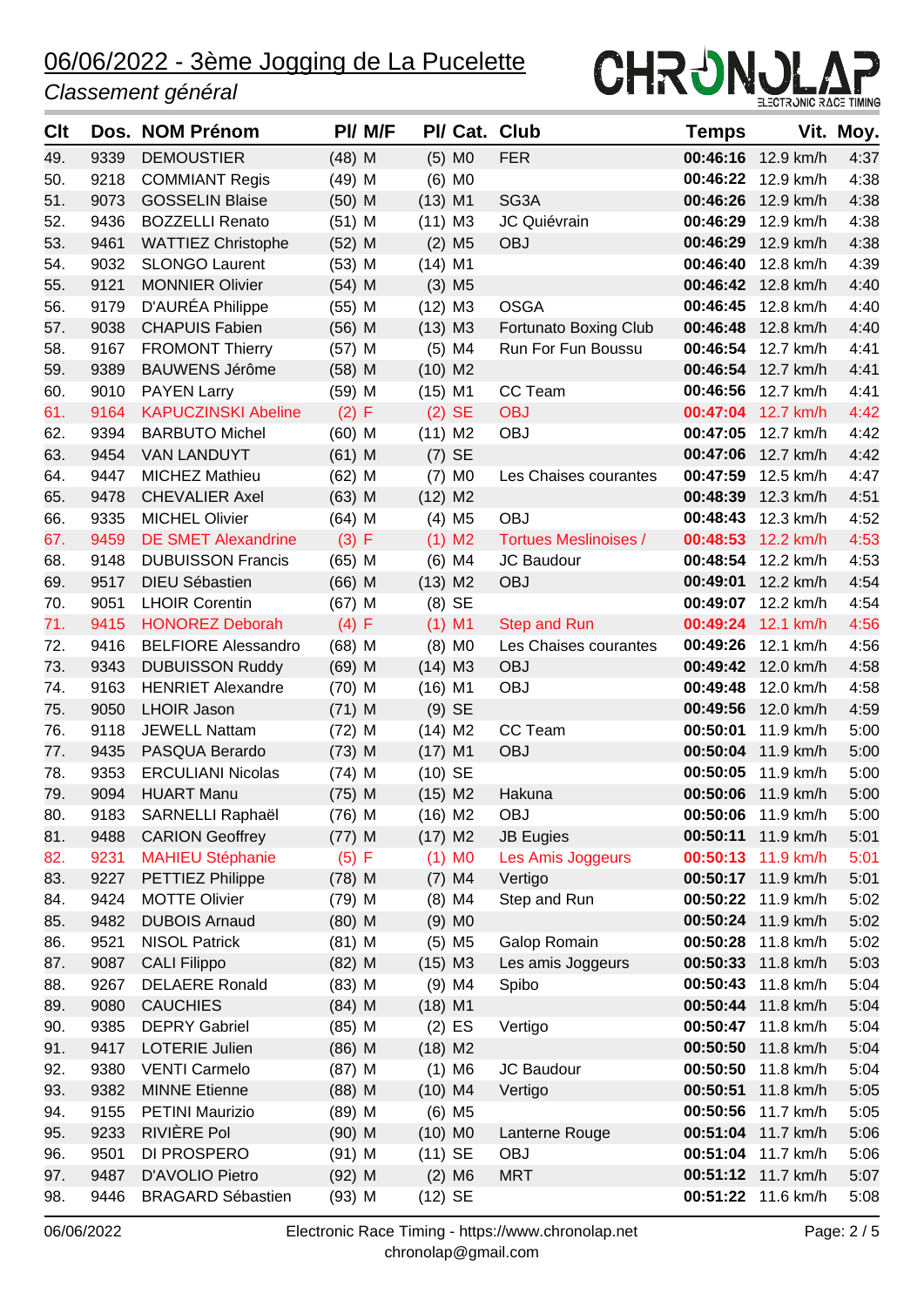#### *Classement général*



| Clt  |           | Dos. NOM Prénom            |           | PI/ M/F |           |                      | PI/ Cat. Club              | <b>Temps</b> |                      | Vit. Moy. |
|------|-----------|----------------------------|-----------|---------|-----------|----------------------|----------------------------|--------------|----------------------|-----------|
| 99.  | 9390      | <b>MULKERS Emmanuelle</b>  | (6) F     |         |           | $(2)$ M <sub>2</sub> | Les Amis Joggeurs          |              | 00:51:24 11.6 km/h   | 5:08      |
| 100. | 9411      | <b>BIASIZZO Maverik</b>    | $(94)$ M  |         | $(13)$ SE |                      | <b>Limitless Nutrition</b> | 00:51:27     | 11.6 km/h            | 5:08      |
| 101. | 9467      | <b>ABRASSART Andy</b>      | $(95)$ M  |         | $(19)$ M2 |                      | JC Baudour                 | 00:51:33     | 11.6 km/h            | 5:09      |
| 102. | 9240      | <b>VANDURME Luc</b>        | $(96)$ M  |         | $(11)$ MO |                      | <b>OBJ</b>                 | 00:51:33     | 11.6 km/h            | 5:09      |
| 103. | 9112      | L'HEUREUX Ludovic          | $(97)$ M  |         | $(12)$ MO |                      | Apéro Team                 |              | 00:51:42 11.6 km/h   | 5:10      |
| 104. | 9381      | JAJKIEWICZ Maxime          | $(98)$ M  |         |           | $(3)$ ES             |                            |              | 00:51:45 11.5 km/h   | 5:10      |
| 105. | 9236      | <b>CARAVAGGIO Lucia</b>    | (7) F     |         |           | $(3)$ M <sub>2</sub> | <b>OSGA</b>                | 00:51:50     | 11.5 km/h            | 5:10      |
| 106. | 9337      | <b>BERARDINUCCI</b>        | $(99)$ M  |         | $(11)$ M4 |                      |                            |              | 00:51:52 11.5 km/h   | 5:11      |
| 107. | 9516      | <b>DELANNOY Thomas</b>     | $(100)$ M |         |           | $(4)$ ES             | <b>Run Athletics</b>       |              | 00:51:57 11.5 km/h   | 5:11      |
| 108. | 9408      | <b>RENARD Guillaume</b>    | $(101)$ M |         | $(14)$ SE |                      | Spibo                      | 00:51:57     | 11.5 km/h            | 5:11      |
| 109. | 9520      | <b>MEGRET Patrice</b>      | $(102)$ M |         | $(12)$ M4 |                      |                            | 00:52:03     | 11.5 km/h            | 5:12      |
| 110. | 9132      | <b>CASSANO Renato</b>      | $(103)$ M |         | $(16)$ M3 |                      | <b>RTB</b>                 |              | 00:52:06 11.5 km/h   | 5:12      |
| 111. | 9066      | <b>LOISELET Pierre</b>     | $(104)$ M |         | $(19)$ M1 |                      | Courir Pour Le Plaisir     | 00:52:09     | 11.5 km/h            | 5:12      |
| 112. | 9504      | <b>BOUGEANT</b>            | $(105)$ M |         |           | $(1)$ M <sub>8</sub> | Soutien sans papiers       | 00:52:17     | 11.4 km/h            | 5:13      |
| 113. | 9117      | <b>BOITTE Bernard</b>      | $(106)$ M |         | $(13)$ M4 |                      | CC Team                    |              | 00:52:35 11.4 km/h   | 5:15      |
| 114. | 9230      | <b>MAHIEU Cédric</b>       | $(107)$ M |         | $(13)$ MO |                      | Les Amis Joggeurs          | 00:52:38     | 11.4 km/h            | 5:15      |
| 115. | 9450      | <b>DENDAL Jean-Marc</b>    | $(108)$ M |         | $(17)$ M3 |                      | <b>Running Team</b>        | 00:52:40     | 11.3 km/h            | 5:15      |
| 116. | 9173      | <b>BALDINU Sebastia</b>    | $(109)$ M |         | $(14)$ M4 |                      | Galop Romain               | 00:52:44     | 11.3 km/h            | 5:16      |
| 117. | 9445      | <b>MONTREUIL Frédéric</b>  | $(110)$ M |         | $(20)$ M1 |                      | Run For Fun Boussu         | 00:52:45     | 11.3 km/h            | 5:16      |
| 118. | 9175      | <b>SIMON Fabrice</b>       | $(111)$ M |         | $(18)$ M3 |                      | Spibo                      | 00:52:45     | 11.3 km/h            | 5:16      |
| 119. | 9268      | <b>DELAERE Cédric</b>      | $(112)$ M |         |           | $(5)$ ES             | Spibo                      | 00:52:45     | 11.3 km/h            | 5:16      |
| 120. | 9552      | <b>GARCIA Antonio</b>      | $(113)$ M |         | $(15)$ M4 |                      | JC Baudour                 | 00:52:48     | 11.3 km/h            | 5:16      |
| 121. | 9022      | <b>MICHIELON Gianni</b>    | $(114)$ M |         | $(20)$ M2 |                      | Iron Diet Training         | 00:53:03     | 11.3 km/h            | 5:18      |
| 122. | 9031      | <b>TIJTGAT Ewout</b>       | $(115)$ M |         | $(21)$ M2 |                      |                            | 00:53:03     | 11.3 km/h            | 5:18      |
| 123. | 9040      | <b>FERRO Sophie</b>        | (8) F     |         |           | $(2)$ MO             |                            |              | 00:53:07 11.2 km/h   | 5:18      |
| 124. | 9440      | <b>COLIANNI Cécilia</b>    | (9) F     |         |           | $(3)$ MO             | <b>Run For Fun Boussu</b>  |              | 00:53:10 11.2 km/h   | 5:18      |
| 125. | 9403      | <b>JAJKIEWICZ Damien</b>   | $(116)$ M |         |           | $(6)$ ES             |                            |              | 00:53:47 11.1 km/h   | 5:22      |
| 126. | 9169      | <b>DEMOULIN Christophe</b> | $(117)$ M |         | $(19)$ M3 |                      | <b>OBJ</b>                 |              | 00:53:50 11.1 km/h   | 5:22      |
| 127. | 9400      | <b>RENAUD Nathalie</b>     | (10) F    |         |           | $(1)$ M3             | Vertigo                    |              | 00:54:02 11.1 km/h   | 5:24      |
| 128. | 9420      | <b>DELEU Patrick</b>       | $(118)$ M |         |           | $(7)$ M <sub>5</sub> | Vertigo                    |              | 00:54:07 11.0 km/h   | 5:24      |
| 129. | 9473      | COCO Antonio               | $(119)$ M |         | $(16)$ M4 |                      | JC Baudour                 |              | 00:54:15 11.0 km/h   | 5:25      |
| 130. | 9410      | <b>TREVISAN Patrick</b>    | $(120)$ M |         |           | $(3)$ M <sub>6</sub> |                            |              | $00:54:25$ 11.0 km/h | 5:26      |
|      | 131. 9465 | DI DAVIDE Guido            | $(121)$ M |         | $(22)$ M2 |                      | Les amis Joggeurs          |              | 00:54:34 10.9 km/h   | 5:27      |
| 132. | 9480      | <b>DUBOIS Olivier</b>      | $(122)$ M |         | $(20)$ M3 |                      |                            |              | 00:54:35 10.9 km/h   | 5:27      |
| 133. | 9185      | <b>SCOUFLAIRE Simon</b>    | $(123)$ M |         | $(14)$ MO |                      |                            | 00:54:41     | 10.9 km/h            | 5:28      |
| 134. | 9120      | <b>FERRO Michel</b>        | $(124)$ M |         |           | $(8)$ M <sub>5</sub> |                            | 00:54:50     | 10.9 km/h            | 5:28      |
| 135. | 9190      | <b>PRONNIER Dominique</b>  | $(125)$ M |         |           | $(9)$ M <sub>5</sub> |                            |              | 00:55:04 10.8 km/h   | 5:30      |
| 136. | 9042      | <b>BLONDIAU Laurent</b>    | $(126)$ M |         | $(17)$ M4 |                      |                            |              | 00:55:13 10.8 km/h   | 5:31      |
| 137. | 9489      | <b>CUCCINIELLO</b>         | $(127)$ M |         | $(23)$ M2 |                      | Run for fun Boussu         | 00:55:30     | 10.8 km/h            | 5:32      |
| 138. | 9270      | <b>SUTORO Fabrizio</b>     | $(128)$ M |         | $(24)$ M2 |                      | <b>FER</b>                 |              | 00:55:32 10.8 km/h   | 5:33      |
| 139. | 9471      | <b>HOUCHART</b>            | $(129)$ M |         |           | $(4)$ M6             | JC Baudour                 |              | 00:55:34 10.8 km/h   | 5:33      |
| 140. | 9085      | <b>CLERFEYT Delphine</b>   | $(11)$ F  |         |           | $(4)$ M <sub>2</sub> | <b>OBJ</b>                 | 00:55:38     | 10.7 km/h            | 5:33      |
| 141. | 9127      | D'HOOP Roland              | $(130)$ M |         | $(18)$ M4 |                      | Soutien sans papiers       | 00:55:46     | 10.7 km/h            | 5:34      |
| 142. | 9131      | <b>BOUCHEZ Sébastien</b>   | $(131)$ M |         | $(25)$ M2 |                      | OBJ                        |              | 00:56:00 10.7 km/h   | 5:35      |
| 143. | 9463      | <b>GONSETTE Charles</b>    | $(132)$ M |         | $(15)$ MO |                      |                            | 00:56:01     | 10.7 km/h            | 5:36      |
| 144. | 9373      | <b>CENTRITTO Giosy</b>     | $(133)$ M |         | $(21)$ M1 |                      |                            |              | 00:56:03 10.7 km/h   | 5:36      |
| 145. | 9413      | <b>CORDIER Aurore</b>      | (12) F    |         |           | $(2)$ M1             | Les Amis Joggeurs          |              | 00:56:04 10.7 km/h   | 5:36      |
| 146. | 9393      | FIGUE Sébastien            | $(134)$ M |         | $(26)$ M2 |                      |                            |              | 00:56:04 10.7 km/h   | 5:36      |
| 147. | 9338      | <b>VERSCHOORE Rudy</b>     | $(135)$ M |         |           | $(5)$ M6             | <b>OBJ</b>                 |              | 00:56:06 10.6 km/h   | 5:36      |
| 148. | 9537      | <b>VASSEUR Virginie</b>    | (13) F    |         |           | $(3)$ M1             | <b>Galop Romain</b>        |              | 00:56:11 10.6 km/h   | 5:37      |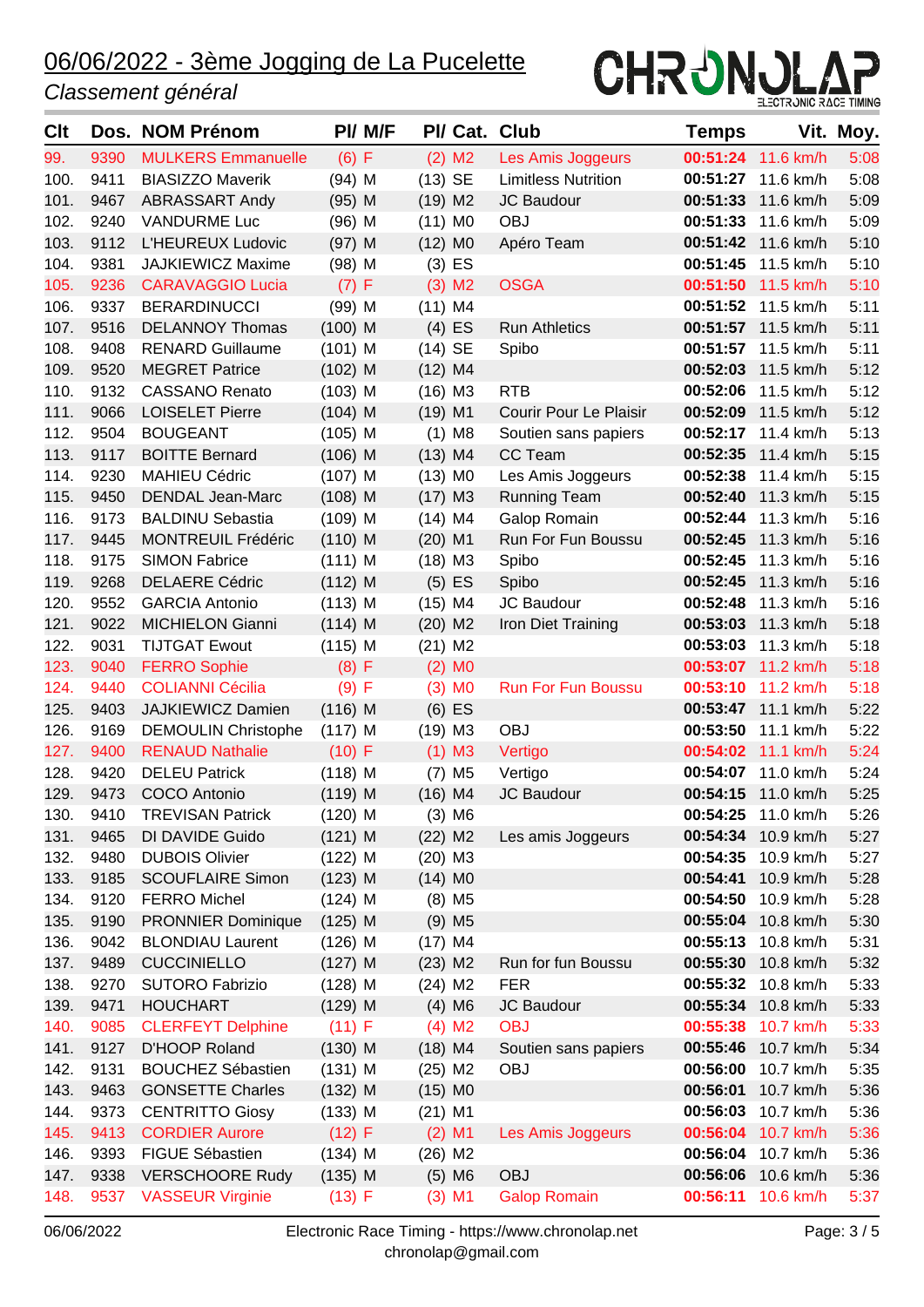#### *Classement général*



| Clt  |      | Dos. NOM Prénom            |           | PI/ M/F |                       |                      | PI/ Cat. Club              | Temps    |                    | Vit. Moy. |
|------|------|----------------------------|-----------|---------|-----------------------|----------------------|----------------------------|----------|--------------------|-----------|
| 149. | 9370 | <b>BOUCQ Mylène</b>        | (14) F    |         |                       | $(5)$ M2             | <b>OBJ</b>                 |          | 00:56:18 10.6 km/h | 5:37      |
| 150. | 9486 | <b>LEWILLION Philippe</b>  | $(136)$ M |         | $(19)$ M4             |                      | <b>FER</b>                 | 00:56:29 | 10.6 km/h          | 5:38      |
| 151. | 9515 | <b>MICHEL Etienne</b>      | $(137)$ M |         | $(15)$ SE             |                      |                            | 00:56:35 | 10.6 km/h          | 5:39      |
| 152. | 9419 | <b>DELEU Karin</b>         | $(15)$ F  |         |                       | $(3)$ SE             | Vertigo                    | 00:56:36 | 10.6 km/h          | 5:39      |
| 153. | 9481 | <b>HUBERT Maxime</b>       | $(138)$ M |         | $(22)$ M1             |                      |                            |          | 00:56:53 10.5 km/h | 5:41      |
| 154. | 9269 | <b>GERARD Yasmine</b>      | $(16)$ F  |         |                       | $(6)$ M <sub>2</sub> | <b>FER</b>                 | 00:56:56 | 10.5 km/h          | 5:41      |
| 155. | 9242 | <b>VINCENT Véronique</b>   | (17) F    |         |                       | $(7)$ M <sub>2</sub> |                            | 00:57:00 | 10.5 km/h          | 5:41      |
| 156. | 9030 | <b>DELVAUX Sylvie</b>      | (18) F    |         |                       | $(1)$ M4             | Vertigo                    | 00:57:09 | 10.4 km/h          | 5:42      |
| 157. | 9189 | <b>CALLURA Selvino</b>     | $(139)$ M |         | $(10)$ M <sub>5</sub> |                      | <b>OBJ</b>                 | 00:57:19 | 10.4 km/h          | 5:43      |
| 158. | 9271 | <b>BLEUSE Philippe</b>     | $(140)$ M |         | $(27)$ M2             |                      | Jogging Passion            | 00:57:24 | 10.4 km/h          | 5:44      |
| 159. | 9111 | <b>KHEFFI Karim</b>        | $(141)$ M |         | $(16)$ MO             |                      | Apéro Team                 | 00:57:36 | 10.4 km/h          | 5:45      |
| 160. | 9475 | <b>COCU</b> Ingrid         | (19) F    |         |                       | $(2)$ M3             | <b>Ercies Run</b>          | 00:57:37 | 10.4 km/h          | 5:45      |
| 161. | 9500 | <b>ARENS Steve</b>         | $(142)$ M |         | $(28)$ M2             |                      |                            | 00:57:38 | 10.4 km/h          | 5:45      |
| 162. | 9423 | <b>GALLEZ Sebastien</b>    | $(143)$ M |         | $(23)$ M1             |                      |                            | 00:57:39 | 10.4 km/h          | 5:45      |
| 163. | 9536 | <b>PLOMB Eddy</b>          | $(144)$ M |         | $(11)$ M <sub>5</sub> |                      | JC Baudour                 | 00:57:47 | 10.3 km/h          | 5:46      |
| 164. | 9485 | <b>FLÜCKIGER Mathieu</b>   | $(145)$ M |         | $(24)$ M1             |                      | Run For Fun Boussu         | 00:57:50 | 10.3 km/h          | 5:46      |
| 165. | 9075 | <b>MICHEZ Pierre</b>       | $(146)$ M |         | $(17)$ MO             |                      |                            | 00:57:50 | 10.3 km/h          | 5:46      |
| 166. | 9260 | <b>BRUNO Giordano</b>      | $(147)$ M |         | $(18)$ MO             |                      |                            | 00:57:57 | 10.3 km/h          | 5:47      |
| 167. | 9484 | SPAGNUOLO Angelo           | $(148)$ M |         | $(12)$ M <sub>5</sub> |                      | JC Baudour                 | 00:58:06 | 10.3 km/h          | 5:48      |
| 168. | 9204 | <b>HERBRECHT Christine</b> | $(20)$ F  |         |                       | $(3)$ M3             |                            | 00:58:11 | 10.3 km/h          | 5:49      |
| 169. | 9142 | <b>DUYCKAERTS Benoit</b>   | $(149)$ M |         | $(29)$ M2             |                      | Theodo Tempo               | 00:58:16 | 10.3 km/h          | 5:49      |
| 170. | 9239 | RAZÉE Jean-Michel          | $(150)$ M |         | $(19)$ MO             |                      |                            | 00:58:56 | 10.1 km/h          | 5:53      |
| 171. | 9025 | VANOUDEWATER               | $(151)$ M |         | $(21)$ M3             |                      | Courir Pour Le Plaisir     |          | 00:59:15 10.1 km/h | 5:55      |
| 172. | 9220 | <b>WÉRION Patricia</b>     | (21) F    |         |                       | $(4)$ M3             | Vertigo                    | 00:59:28 | 10.0 km/h          | 5:56      |
| 173. | 9065 | DENEUFBOURG Julien         | $(152)$ M |         | $(20)$ M <sub>0</sub> |                      |                            | 00:59:29 | 10.0 km/h          | 5:56      |
| 174. | 9491 | <b>SCIERA Virginie</b>     | (22) F    |         |                       | $(4)$ M1             |                            | 00:59:36 | 10.0 km/h          | 5:57      |
| 175. | 9107 | <b>DELEM Benoit</b>        | $(153)$ M |         | $(25)$ M1             |                      | <b>Tortues Meslinoises</b> | 00:59:43 | 10.0 km/h          | 5:58      |
| 176. | 9106 | <b>BLONDELLE Sophie</b>    | $(23)$ F  |         |                       | $(5)$ M3             | <b>Tortues Meslinoises</b> | 00:59:44 | 10.0 km/h          | 5:58      |
| 177. | 9469 | <b>LECLERCQ Véronique</b>  | (24) F    |         |                       | $(6)$ M3             | <b>OBJ</b>                 | 01:00:05 | 9.9 km/h           | 6:00      |
| 178. | 9109 | <b>ARCHIDONA Laura</b>     | $(25)$ F  |         |                       | $(4)$ SE             |                            | 01:00:08 | 9.9 km/h           | 6:00      |
| 179. | 9496 | <b>MAIRESSE David</b>      | $(154)$ M |         | $(22)$ M3             |                      |                            | 01:00:09 | 9.9 km/h           | 6:00      |
| 180. | 9076 | <b>CUMBO Paolo</b>         | $(155)$ M |         | $(16)$ SE             |                      |                            | 01:00:20 | 9.9 km/h           | 6:01      |
| 181. | 9263 | <b>VOLPE Luigi</b>         | $(156)$ M |         | $(17)$ SE             |                      |                            | 01:00:20 | 9.9 km/h           | 6:01      |
| 182. | 9262 | <b>VOLPE Antony</b>        | $(157)$ M |         | $(18)$ SE             |                      |                            | 01:00:21 | 9.9 km/h           | 6:02      |
| 183. | 9261 | <b>DROGO Alessandro</b>    | $(158)$ M |         | $(19)$ SE             |                      |                            | 01:00:23 | 9.9 km/h           | 6:02      |
| 184. | 9019 | <b>LAURENT Ingrid</b>      | $(26)$ F  |         |                       | $(8)$ M <sub>2</sub> |                            | 01:00:28 | 9.9 km/h           | 6:02      |
| 185. | 9477 | <b>DELPATURE Frédéric</b>  | $(159)$ M |         | $(30)$ M2             |                      | <b>OBJ</b>                 | 01:00:31 | 9.9 km/h           | 6:03      |
| 186. | 9421 | <b>DEKHLI Kamal</b>        | $(160)$ M |         |                       | $(1)$ M7             | <b>ASA Onnaing</b>         | 01:00:45 | 9.8 km/h           | 6:04      |
| 187. | 9149 | <b>BIENKOWSKI</b>          | (27) F    |         |                       | $(2)$ M4             | <b>JC Baudour</b>          | 01:01:05 | 9.8 km/h           | 6:06      |
| 188. | 9156 | <b>ROYER Patrick</b>       | $(161)$ M |         | $(20)$ M4             |                      | JC Baudour                 | 01:01:06 | 9.8 km/h           | 6:06      |
| 189. | 9126 | DI PIETRANTONIO            | $(162)$ M |         | $(20)$ SE             |                      |                            | 01:01:10 | 9.8 km/h           | 6:06      |
| 190. | 9099 | <b>ABIDAT Djamal</b>       | $(163)$ M |         | $(13)$ M <sub>5</sub> |                      | Spibo                      | 01:01:14 | 9.8 km/h           | 6:07      |
| 191. | 9041 | <b>GLAUTIER Françoise</b>  | (28) F    |         |                       | $(3)$ M4             | <b>JC Baudour</b>          | 01:01:15 | 9.7 km/h           | 6:07      |
| 192. | 9494 | <b>DUBREUCQ Philippe</b>   | $(164)$ M |         | $(23)$ M3             |                      | JC Baudour                 | 01:01:15 | 9.7 km/h           | 6:07      |
| 193. | 9154 | <b>PETINI Carlo</b>        | $(165)$ M |         | $(21)$ M4             |                      |                            | 01:02:03 | 9.6 km/h           | 6:12      |
| 194. | 9434 | <b>DEMOUSTIER Marc</b>     | $(166)$ M |         | $(14)$ M <sub>5</sub> |                      | JC Baudour                 | 01:02:14 | 9.6 km/h           | 6:13      |
| 195. | 9047 | <b>WAMBERCHIES</b>         | $(167)$ M |         | $(24)$ M3             |                      | JC Baudour                 | 01:02:19 | 9.6 km/h           | 6:13      |
| 196. | 9232 | <b>CRISTOFARO Vincent</b>  | $(168)$ M |         | $(21)$ MO             |                      | Lanterne Rouge             | 01:02:26 | 9.6 km/h           | 6:14      |
| 197. | 9391 | <b>DIERGE Christine</b>    | $(29)$ F  |         |                       | $(7)$ M3             | Spibo                      | 01:02:48 | 9.5 km/h           | 6:16      |
| 198. | 9205 | <b>LEGAT Jocelyne</b>      | $(30)$ F  |         |                       | $(9)$ M <sub>2</sub> | <b>Spibo</b>               | 01:02:48 | 9.5 km/h           | 6:16      |
|      |      |                            |           |         |                       |                      |                            |          |                    |           |